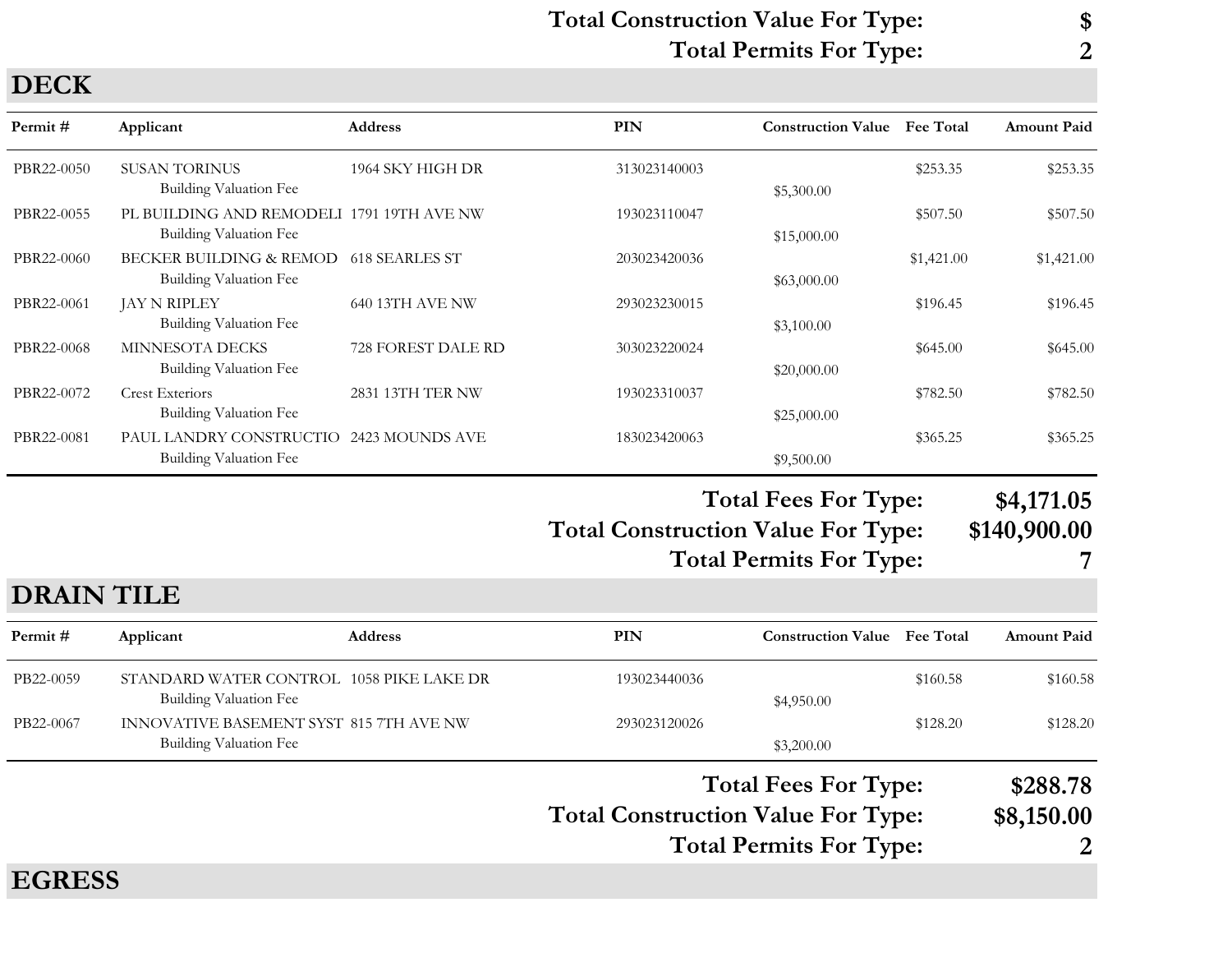| Permit#                                                       | Applicant                                                                                                              | <b>Address</b>                                  | PIN                                                          | <b>Construction Value</b> Fee Total                           |                                             | <b>Amount Paid</b>                          |
|---------------------------------------------------------------|------------------------------------------------------------------------------------------------------------------------|-------------------------------------------------|--------------------------------------------------------------|---------------------------------------------------------------|---------------------------------------------|---------------------------------------------|
| PBR22-0056                                                    | <b>MIDWEST EGRESS</b><br><b>Building Valuation Fee</b>                                                                 | 2321 7TH ST NW                                  | 303023130089                                                 | \$1,500.00                                                    | \$121.25                                    | \$121.25                                    |
|                                                               |                                                                                                                        |                                                 | <b>Total Construction Value For Type:</b>                    | <b>Total Fees For Type:</b><br><b>Total Permits For Type:</b> |                                             | \$121.25<br>\$1,500.00                      |
| <b>FIRE ALARM</b>                                             |                                                                                                                        |                                                 |                                                              |                                                               |                                             |                                             |
| Permit#                                                       | Applicant                                                                                                              | <b>Address</b>                                  | PIN                                                          | <b>Construction Value Fee Total</b>                           |                                             | <b>Amount Paid</b>                          |
| PF22-0018                                                     | <b>EDINALARM INC</b>                                                                                                   | 550 COUNTY ROAD D W                             | 323023430013                                                 |                                                               | \$76.55                                     | \$76.55                                     |
|                                                               |                                                                                                                        |                                                 | <b>Total Construction Value For Type:</b>                    | <b>Total Fees For Type:</b><br><b>Total Permits For Type:</b> |                                             | \$76.55<br>\$                               |
|                                                               | <b>FIRE SPRINKLER</b>                                                                                                  |                                                 |                                                              |                                                               |                                             |                                             |
| Permit#                                                       | Applicant                                                                                                              | Address                                         | PIN                                                          | <b>Construction Value</b> Fee Total                           |                                             | <b>Amount Paid</b>                          |
| PF22-0017<br>PF22-0019                                        | SUMMIT FIRE PROTECTION<br><b>ESCAPE FIRE PROTECTION</b>                                                                | 729 LONG LAKE RD<br>1131 SILVER LAKE RD NW      | 323023430006<br>193023430042                                 |                                                               | \$75.20<br>\$80.98                          | \$75.20<br>\$80.98                          |
|                                                               |                                                                                                                        |                                                 | <b>Total Construction Value For Type:</b>                    | <b>Total Fees For Type:</b><br><b>Total Permits For Type:</b> |                                             | \$156.18<br>\$<br>2                         |
|                                                               | <b>MECHANICAL</b>                                                                                                      |                                                 |                                                              |                                                               |                                             |                                             |
| Permit#                                                       | Applicant                                                                                                              | Address                                         | PIN                                                          | <b>Construction Value Fee Total</b>                           |                                             | <b>Amount Paid</b>                          |
| PM22-0064<br>PM22-0074<br>PM22-0110<br>PM22-0112<br>PM22-0113 | STANDARD HTG & A/C CO<br>DEANS PROFESSIONAL PLUM 2500 WEXFORD CT<br>FIRESIDE HEARTH AND HOM<br>APOLLO HTG / AFFORDABLE | 981 PATTON RD<br>1885 INCA LN<br>611 REDWOOD LN | 303023110009<br>303023340085<br>303023410012<br>303023240010 |                                                               | \$113.00<br>\$113.00<br>\$86.00<br>\$113.00 | \$113.00<br>\$113.00<br>\$86.00<br>\$113.00 |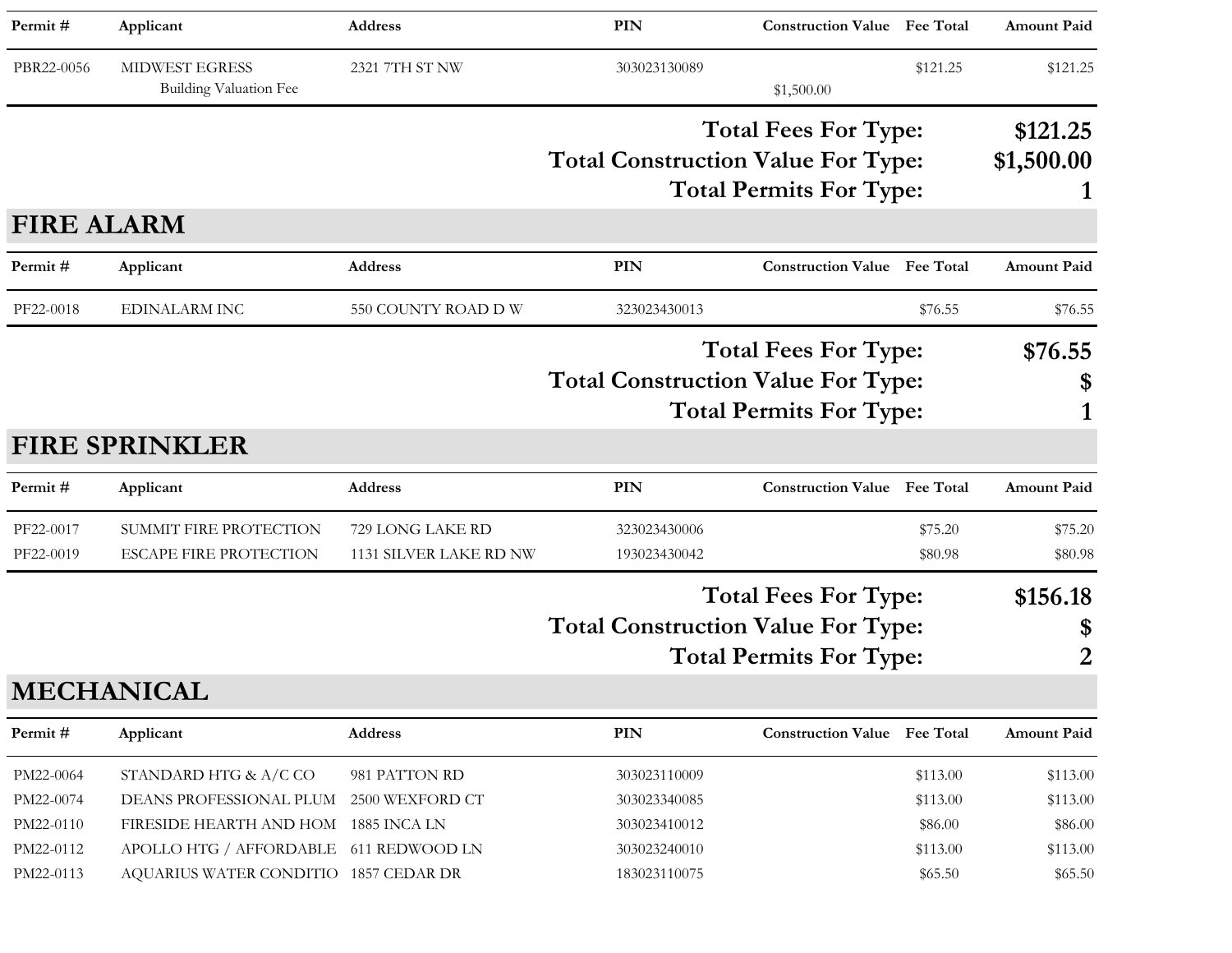| PM22-0114 | BOYS AIRTECH HEATING, CO 2050 GREENVIEW DR      |                       | 183023430033 | \$113.00             | \$113.00  |
|-----------|-------------------------------------------------|-----------------------|--------------|----------------------|-----------|
| PM22-0115 | HOME ENERGY CENTER                              | 2454 LONG LAKE RD     | 183023110092 | \$113.00             | \$113.00  |
| PM22-0116 | TWIN CITY FIREPLACE AND S 2213 ERIN CT          |                       | 183023130048 | \$213.50             | \$213.50  |
| PM22-0117 | PROFESSIONAL MECHANICAL 171 WINDSOR LN          |                       | 313023120014 | \$113.00             | \$113.00  |
| PM22-0118 | ST. PAUL PLUMBING AND & H 2179 17TH ST NW       |                       | 193023120022 | \$65.50              | \$65.50   |
| PM22-0119 | MECHANICAL AIR SYSTEMS                          | 649 OLD HIGHWAY 8 NW  | 293023130060 | \$113.00             | \$113.00  |
| PM22-0120 | STANDARD HTG $\&$ A/C CO                        | 2965 COUNTY ROAD H W  | 183023220004 | \$65.50              | \$65.50   |
| PM22-0121 | BLUE OX HEATING & AIR LLC 129 OAKWOOD DR        |                       | 313023110069 | \$65.50              | \$65.50   |
| PM22-0122 | AIRICS HEATING & AIR COND 1950 HAINES AVE       |                       | 313023110044 | \$145.50             | \$145.50  |
| PM22-0123 | APOLLO HTG / AFFORDABLE 2139 SIOUX BLVD         |                       | 303023420064 | \$65.50              | \$65.50   |
| PM22-0125 | PROFESSIONAL MECHANICAL 2950 BENT TREE HILLS DR |                       | 193023320071 | \$65.50              | \$65.50   |
| PM22-0127 | APOLLO HTG / AFFORDABLE 474 15TH AVE SW         |                       | 323023320084 | \$65.50              | \$65.50   |
| PM22-0129 | AIR MECHANICAL                                  | <b>618 SEARLES ST</b> | 203023420036 | \$145.50             | \$145.50  |
| PM22-0130 | AIR MECHANICAL                                  | <b>618 SEARLES ST</b> | 203023420036 | \$65.50              | \$65.50   |
| PM22-0131 | MARSH HEATING AND AC                            | 3008 13TH TER NW      | 193023320028 | \$65.50              | \$65.50   |
| PM22-0132 | CENTERPOINT ENERGY                              | 1210 PECKS WOODS DR   | 193023330152 | \$113.00             | \$113.00  |
| PM22-0134 | JOHNSON PLUMBING & HEAT 2673 FOREST DALE RD     |                       | 303023240028 | \$65.50              | \$65.50   |
| PM22-0138 | NORTHERN AIR HEATING AN 601 CONTINENTAL DR      |                       | 323023330028 | \$65.50              | \$65.50   |
| PM22-0139 | NORTHERN AIR HEATING AN 121 19TH AVE SW         |                       | 313023110078 | \$65.50              | \$65.50   |
| PM22-0140 | RAY N WELTER HEATING CO 300 7TH ST NW           |                       | 293023110044 | \$113.00             | \$113.00  |
| PM22-0141 | JERRY DAHL HEATING AND A 1611 LONGVIEW DR       |                       | 183023140045 | \$145.50             | \$145.50  |
| PM22-0142 | <b>CENTERAIRE INC</b>                           | 750 2ND AVE NW        | 293023110059 | \$65.50              | \$65.50   |
| PM22-0143 | METRO HEATING & COOLING 1171 2ND ST NW          |                       | 293023340040 | \$65.50              | \$65.50   |
| PM22-0144 | AQUARIUS WATER CONDITIO 2915 16TH ST NW         |                       | 193023230002 | \$113.00             | \$113.00  |
|           |                                                 |                       |              | Total Fees For Type: | 42.783.00 |

#### Total Fees For Type: \$2,783.00

Total Construction Value For Type: \$

Total Permits For Type: 29

| Permit#    | Applicant                                         | <b>Address</b>   | PIN          | <b>Construction Value</b> Fee Total |          | <b>Amount Paid</b> |
|------------|---------------------------------------------------|------------------|--------------|-------------------------------------|----------|--------------------|
| PBR22-0042 | TASHA M KELL<br>Building Valuation Fee            | 675 SEARLES ST   | 203023130052 | \$20,000.00                         | \$645.00 | \$645.00           |
| PBR22-0052 | <b>WELDON N BROBERG</b><br>Building Valuation Fee | 1719 17TH AVE NW | 193023110014 | \$10,000.00                         | \$370.00 | \$370.00           |
| PBR22-0058 | <b>STEVEN K AHOLA</b>                             | 2335 SIOUX CT    | 303023420049 |                                     | \$507.50 | \$507.50           |

#### **MISC**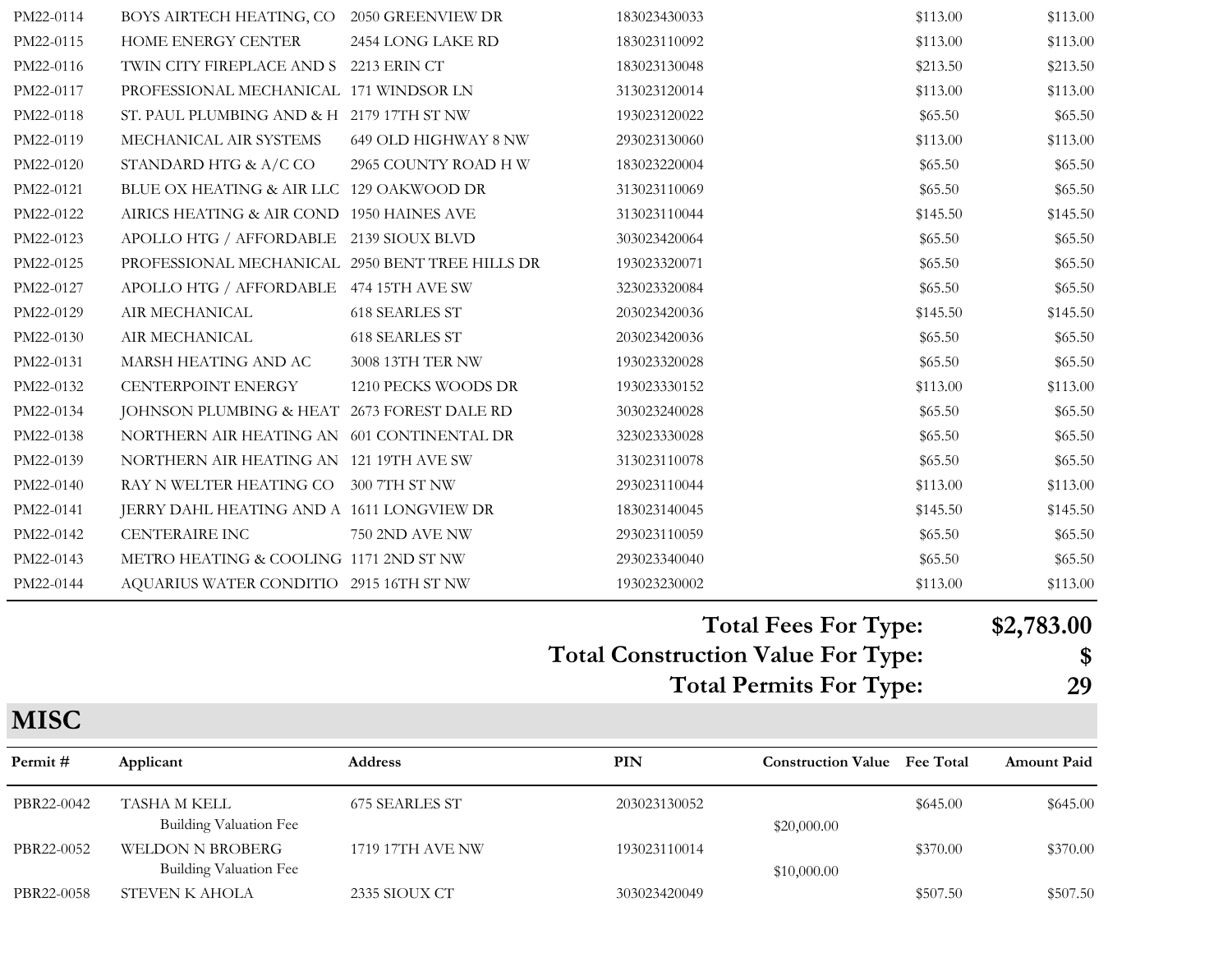|            | <b>Building Valuation Fee</b>                       |                      |                                                    | \$15,000.00                                                   |              |                                |
|------------|-----------------------------------------------------|----------------------|----------------------------------------------------|---------------------------------------------------------------|--------------|--------------------------------|
| PBR22-0065 | DEAN B SHOWALTER TR<br>Building Valuation Fee       | 846 REDWOOD LN       | 303023210022                                       | \$3,000.00                                                    | \$177.50     | \$177.50                       |
| PBR22-0067 | KITCHENS BY DESIGN<br>Building Valuation Fee        | 1321 29TH AVE NW     | 193023310038                                       | \$5,000.00                                                    | \$232.50     | \$232.50                       |
| PBR22-0073 | KITCHENS BY DESIGN<br><b>Building Valuation Fee</b> | 1719 20TH AVE NW     | 193023110056                                       | \$5,000.00                                                    | \$232.50     | \$232.50                       |
|            |                                                     |                      |                                                    | <b>Total Fees For Type:</b>                                   |              | \$2,165.00                     |
|            |                                                     |                      | <b>Total Construction Value For Type:</b>          | <b>Total Permits For Type:</b>                                |              | \$58,000.00<br>6               |
|            | <b>MISCELLANEOUS</b>                                |                      |                                                    |                                                               |              |                                |
| Permit#    | Applicant                                           | Address              | <b>PIN</b>                                         | <b>Construction Value</b> Fee Total                           |              | <b>Amount Paid</b>             |
| PBR22-0045 | JD STEEN CONSTRUCTION &<br>Building Valuation Fee   | 1380 7TH ST NW       | 293023220030                                       | \$1,500.00                                                    | \$86.75      | \$86.75                        |
| PBR22-0062 | COMMERCIAL SYSTEMS LLC<br>Building Valuation Fee    | 2400 COUNTY ROAD E W | 303023430063                                       | \$14,200.00                                                   | \$531.64     | \$531.64                       |
| PBR22-0076 | ICC RESTORATION & CLEANI<br>Building Valuation Fee  | 721 1ST AVE NW       | 283023220005                                       | \$25,000.00                                                   | \$531.50     | \$531.50                       |
| PP22-0089  | LEGEND MECHANICAL, INC                              | 121 1ST ST NW        | 293023440047                                       |                                                               | \$1,489.50   | \$1,489.50                     |
|            |                                                     |                      | <b>Total Construction Value For Type:</b>          | <b>Total Fees For Type:</b><br><b>Total Permits For Type:</b> |              | \$2,639.39<br>\$40,700.00<br>4 |
|            | <b>NEW CONSTRUCTION</b>                             |                      |                                                    |                                                               |              |                                |
| Permit#    | Applicant                                           | Address              | PIN                                                | <b>Construction Value</b> Fee Total                           |              | <b>Amount Paid</b>             |
| PBR22-0002 | NORTH SHORE<br><b>Building Valuation Fee</b>        | 2299 PALMER DR       | 193023430034                                       | \$17,139,786.00                                               | \$133,488.14 | \$133,488.14                   |
|            |                                                     |                      | Total Construction Value For Type: \$17,139,786.00 | <b>Total Fees For Type:</b><br><b>Total Permits For Type:</b> |              | \$133,488.14                   |
|            | <b>NEW RESIDENTIAL</b>                              |                      |                                                    |                                                               |              |                                |

\$507.50 \$507.50 \$507.50 \$507.50 \$507.50 \$507.50 \$507.50 \$507.50 \$507.50 \$507.50 \$507.50 \$507.50 \$507.50 \$507.50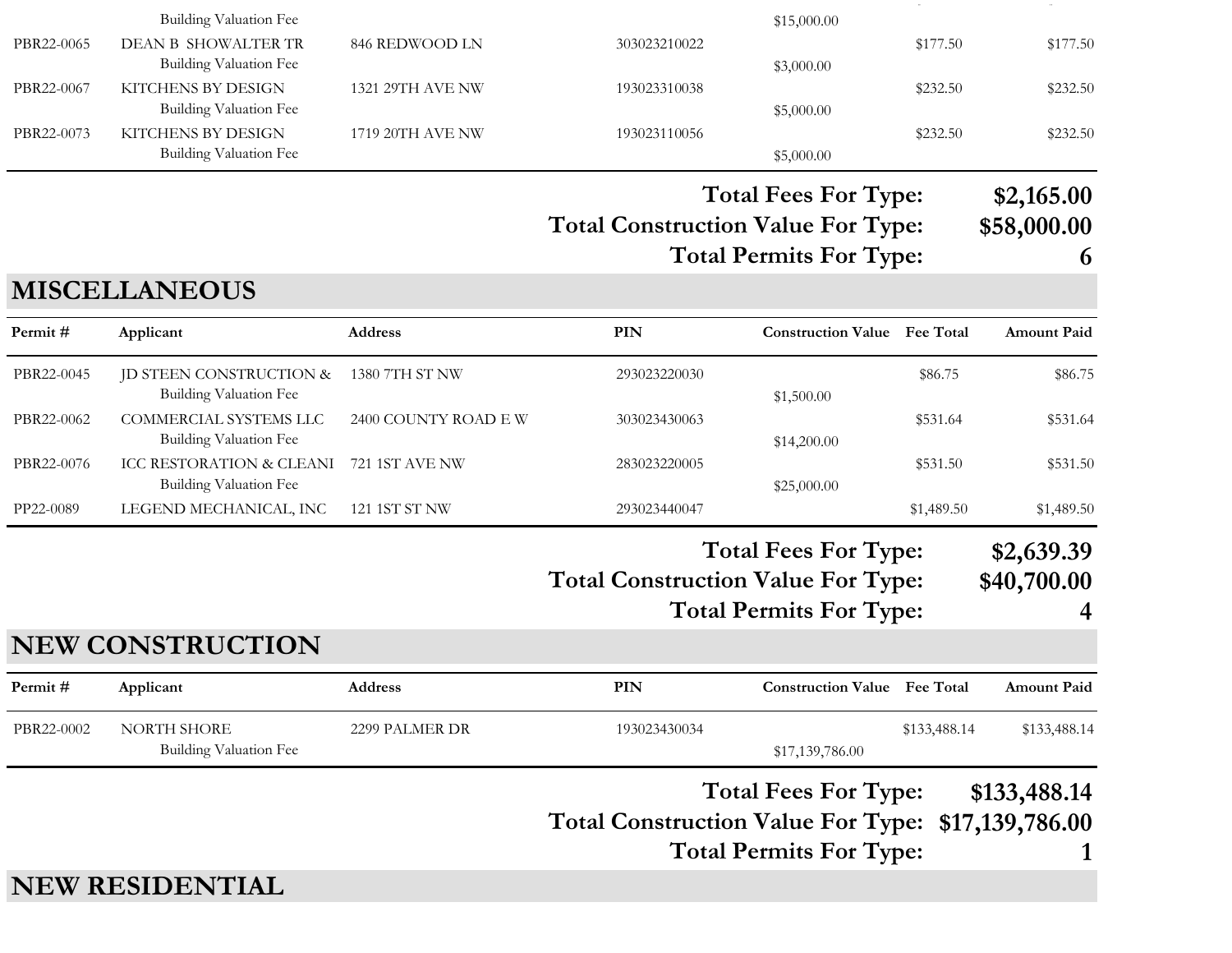| Permit#     | Applicant                                   | <b>Address</b>          | <b>PIN</b>                                | <b>Construction Value</b> Fee Total                           |                  | <b>Amount Paid</b>               |
|-------------|---------------------------------------------|-------------------------|-------------------------------------------|---------------------------------------------------------------|------------------|----------------------------------|
| PBR22-0043  | NOBERG HOMES INC<br>Building Valuation Fee  | 941 3RD TER NW          | 293023310060                              | \$270,320.00                                                  | \$7,449.02       | \$7,449.02                       |
| PBR22-0046  | <b>AMBURG INC</b><br>Building Valuation Fee | 690 INCA LN             | 303023130101                              | \$310,000.00                                                  | \$7,885.50       | \$7,885.50                       |
| <b>OFP</b>  |                                             |                         | <b>Total Construction Value For Type:</b> | <b>Total Fees For Type:</b><br><b>Total Permits For Type:</b> |                  | \$15,334.52<br>\$580,320.00<br>2 |
| Permit#     | Applicant                                   | <b>Address</b>          | PIN                                       | <b>Construction Value</b>                                     | <b>Fee Total</b> | <b>Amount Paid</b>               |
| POFP21-0030 | <b>CHRISTOPHER P BROSSART</b>               | 676 REDWOOD LN          | 303023240017                              |                                                               | \$50.00          | \$50.00                          |
| POFP21-0033 | <b>JORUN KAUFMAN</b>                        | <b>56 16TH AVE SW</b>   | 313023110010                              |                                                               | \$50.00          | \$50.00                          |
| POFP21-0050 | <b>DARLENE CROSS</b>                        | 1065 HIGHVIEW DR        | 193023440044                              |                                                               | \$60.00          | \$60.00                          |
| POFP22-0008 | <b>MARY MCDANIEL</b>                        | <b>698 TORCHWOOD DR</b> | 303023220020                              |                                                               | \$60.00          | \$60.00                          |
| POFP22-0009 | SALEM COVENANT CHURCH                       | 2655 5TH ST NW          | 303023310001                              |                                                               | \$24.00          | \$24.00                          |
|             |                                             |                         | <b>Total Construction Value For Type:</b> | <b>Total Fees For Type:</b><br><b>Total Permits For Type:</b> |                  | \$244.00<br>\$<br>5              |

# PLUMBING

| Permit #  | Applicant                                 | <b>Address</b>            | PIN          | <b>Construction Value</b> | <b>Fee Total</b> | <b>Amount Paid</b> |
|-----------|-------------------------------------------|---------------------------|--------------|---------------------------|------------------|--------------------|
| PP22-0086 | KNIGHTS PLUMBING LLC                      | 2979 INNSBRUCK DR         | 193023320039 |                           | \$69.55          | \$69.55            |
| PP22-0090 | PAULS PLUMBING AND HTG D 618 SEARLES ST   |                           | 203023420036 |                           | \$71.00          | \$71.00            |
| PP22-0091 | P & K PLUMBING                            | 2838 LINDEN DR            | 193023340046 |                           | \$148.75         | \$148.75           |
| PP22-0094 | DEANS PROFESSIONAL PLUM                   | 2500 WEXFORD CT           | 303023340085 |                           | \$77.45          | \$77.45            |
| PP22-0095 | RICK'S PLUMBING SERVICES L 1741 CANYON LN |                           | 303023410109 |                           | \$79.00          | \$79.00            |
| PP22-0099 | BRENT A SWANSON                           | <b>197 32ND AVE NW</b>    | 303023330014 |                           | \$69.55          | \$69.55            |
| PP22-0101 | BRENT A SWANSON                           | <b>197 32ND AVE NW</b>    | 303023330014 |                           | \$70.00          | \$70.00            |
| PP22-0102 | <b>GEORGE T RHODEN</b>                    | 649 OLD HWY 8 NW $\#$ 215 | 293023130118 |                           | \$70.80          | \$70.80            |
| PP22-0105 | POLAR PLUMBING                            | 1321 29TH AVE NW          | 193023310038 |                           | \$70.80          | \$70.80            |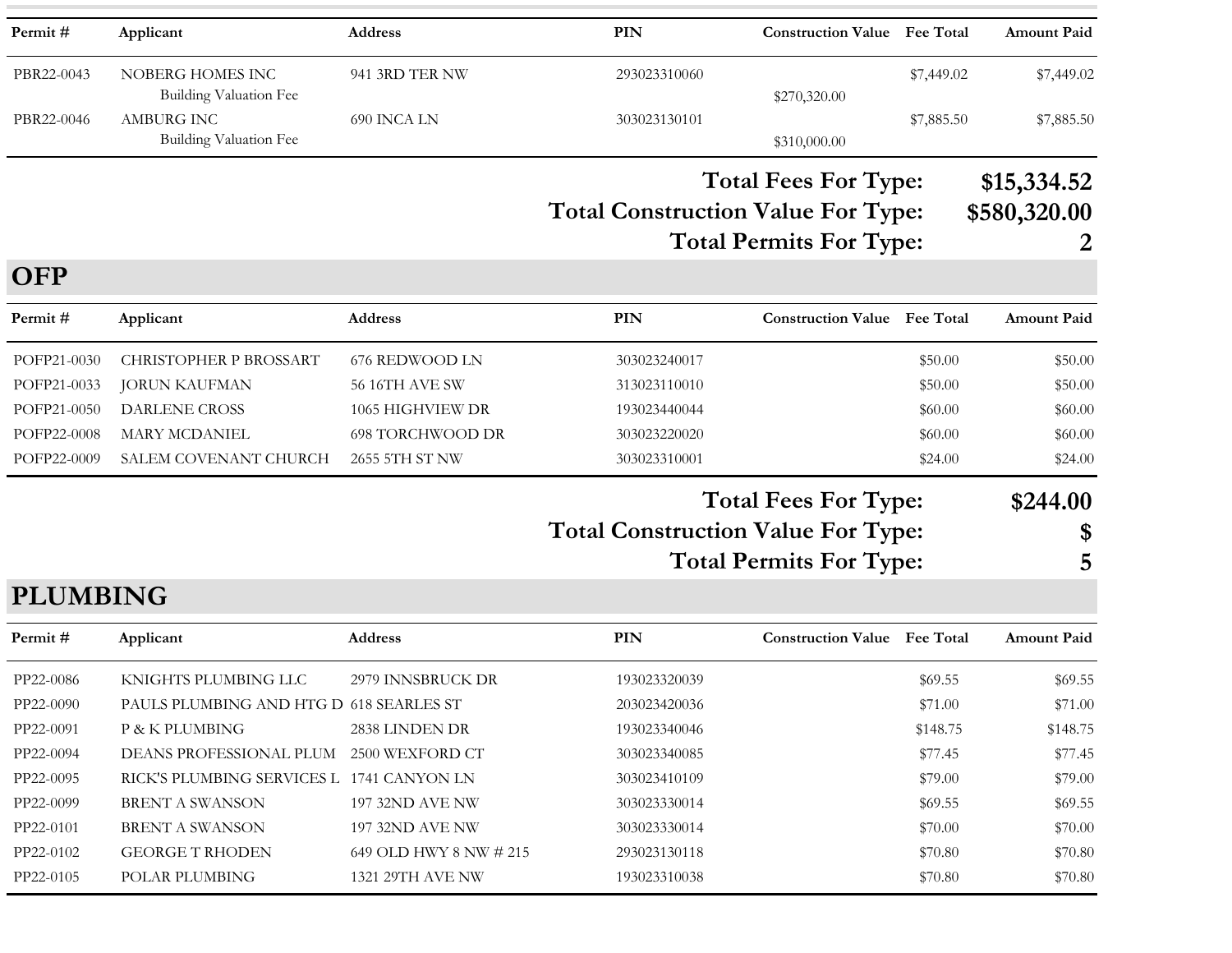Total Construction Value For Type: \$ Total Fees For Type: \$726.90 Total Permits For Type: 9

# RESIDENTIAL

| Permit#   | Applicant                                 | <b>Address</b>               | <b>PIN</b>    | <b>Construction Value Fee Total</b> |          | <b>Amount Paid</b> |
|-----------|-------------------------------------------|------------------------------|---------------|-------------------------------------|----------|--------------------|
| PE22-0128 | <b>LAWINGER ELECTRIC</b>                  | 2215 ORIOLE AVE              | 183023140088  |                                     | \$118.00 | \$118.00           |
| PE22-0146 | SPARK ELECTRIC                            | 1743 ROXANNA LN              | 193023220074  |                                     | \$68.00  | \$68.00            |
| PE22-0151 | CURRENT ELECTRIC SYSTEMS 1223 HIGHVIEW DR |                              | 193023410077  |                                     | \$68.00  | \$68.00            |
| PE22-0154 | CARLSON & SONS, LLC                       | 2701 16TH TER NW             | 193023210082  |                                     | \$68.00  | \$68.00            |
| PE22-0155 | LIVE WIRE ELECTRIC SERVICE 1080 PIPER DR  |                              | 1363M36900    |                                     | \$68.00  | \$68.00            |
| PE22-0157 | EARLYBIRD ELECTRIC                        | 1811 LONG LAKE RD            | 183023440078  |                                     | \$68.00  | \$68.00            |
| PE22-0158 | J & K Electrical                          | 2454 LONG LAKE RD            | 183023110092  |                                     | \$68.00  | \$68.00            |
| PE22-0159 | JDR TECHNOLOGIES LLC                      | 2022 ROW                     | 9999999999999 |                                     | \$208.00 | \$208.00           |
| PE22-0160 | ARCH ELECTRIC                             | 2758 VALLEY VIEW LN          | 183023210037  |                                     | \$178.00 | \$178.00           |
| PE22-0161 | EARLYBIRD ELECTRIC                        | 1976 3RD ST NW               | 303023410086  |                                     | \$128.00 | \$128.00           |
| PE22-0162 | HUBBARD ELECTRIC INC                      | 124 MORRIS ST NW             | 1463M14720    |                                     | \$128.00 | \$128.00           |
| PE22-0163 | SHERMAN ELECTRIC INC                      | <b>646 MCCALLUM DR</b>       | 323023330068  |                                     | \$68.00  | \$68.00            |
| PE22-0164 | POWERHOUSE ELECTRIC                       | 2179 17TH ST NW              | 193023120022  |                                     | \$68.00  | \$68.00            |
| PE22-0167 | BONFE'S PLUMBING, HEATIN                  | 3006 16TH ST NW              | 193023220065  |                                     | \$128.00 | \$128.00           |
| PE22-0168 | SUBURBAN ELECTRIC                         | 1564 18TH AVE NW             | 193023140034  |                                     | \$58.00  | \$58.00            |
| PE22-0169 | SUBURBAN ELECTRIC                         | 1795 26TH AVE NW             | 193023210002  |                                     | \$58.00  | \$58.00            |
| PE22-0170 | MJ ELECTRIC MN INC                        | 2553 15TH ST NW              | 193023240070  |                                     | \$118.00 | \$118.00           |
| PE22-0171 | AIRICS HEATING & AIR COND 1950 HAINES AVE |                              | 313023110044  |                                     | \$68.00  | \$68.00            |
| PE22-0173 | <b>GREAT MIDWEST ELECTRIC</b>             | <b>40 WEXFORD HEIGHTS DR</b> | 303023340044  |                                     | \$68.00  | \$68.00            |
| PE22-0174 | LUMBERJACK ELECTRIC                       | 129 OAKWOOD DR               | 313023110069  |                                     | \$68.00  | \$68.00            |
| PE22-0175 | STAFFORD HOME SERVICES I                  | 2842 17TH ST NW              | 193023210039  |                                     | \$68.00  | \$68.00            |
| PE22-0176 | STABNER ELECTRIC                          | 645 5TH AVE NW               | 293023140127  |                                     | \$128.00 | \$128.00           |
| PE22-0179 | THE ELECTRICAL CONNECTI                   | 3020 LINDEN DR               | 193023330028  |                                     | \$118.00 | \$118.00           |
| PE22-0180 | <b>3 WAY ELECTRIC</b>                     | 2838 LINDEN DR               | 193023340046  |                                     | \$118.00 | \$118.00           |
| PE22-0181 | ROBBS ELECTRIC INC                        | <b>750 2ND AVE NW</b>        | 293023110059  |                                     | \$68.00  | \$68.00            |
| PE22-0182 | EARLYBIRD ELECTRIC                        | 1529 LONG LAKE RD            | 203023230043  |                                     | \$128.00 | \$128.00           |
| PE22-0183 | WALTER ELECTRIC CONTRAC 1741 CANYON LN    |                              | 303023410109  |                                     | \$118.00 | \$118.00           |
| PE22-0184 | SUPER ELECTRIC INC                        | 410 OLD HIGHWAY 8 SW         | 323023310014  |                                     | \$68.00  | \$68.00            |
| PE22-0187 | <b>BRENT A SWANSON</b>                    | 197 32ND AVE NW              | 303023330014  |                                     | \$68.00  | \$68.00            |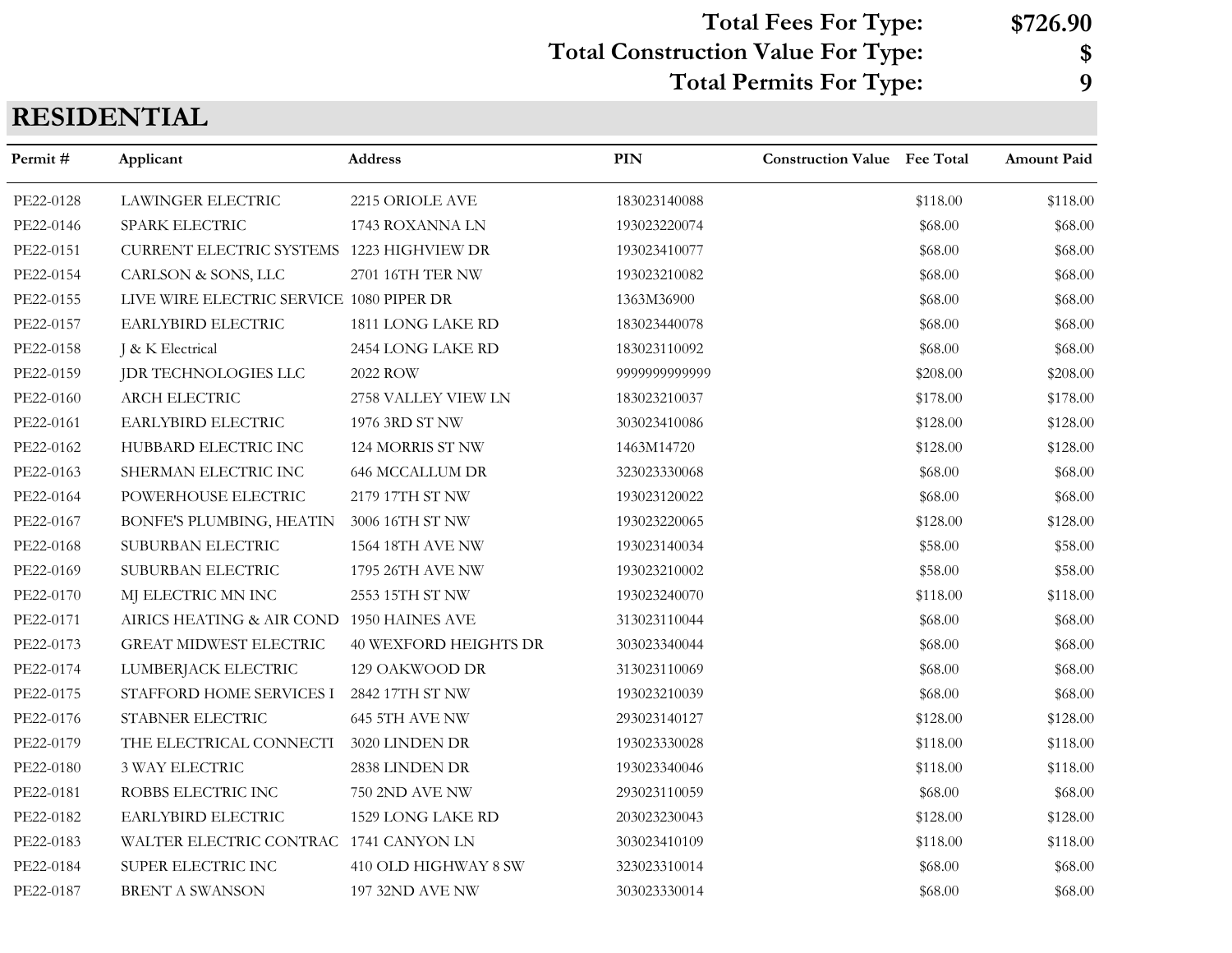| PE22-0188 | MICHAEL SHARP           | 1581 3RD ST NW  | 293023330079 | \$118.00 | \$118.00 |
|-----------|-------------------------|-----------------|--------------|----------|----------|
| PE22-0189 | ADVANCED ELECTRIC OF MI | 1481 17TH ST NW | 203023220016 | \$118.00 | \$118.00 |
| PE22-0190 | ALWAYS ON ELECTRIC      | 230 3RD AVE SE  | 333023230032 | \$128.00 | \$128.00 |
| PE22-0191 | THE ELECTRICAL CONNECTI | 618 SEARLES ST  | 203023420036 | \$118.00 | \$118.00 |

# Total Fees For Type: \$3,234.00

Total Construction Value For Type:<br>
Total Permits For Type: 33 Total Permits For Type:

# ROOFING

| Permit#    | Applicant                                                                    | <b>Address</b>        | PIN          | <b>Construction Value Fee Total</b> |            | <b>Amount Paid</b> |
|------------|------------------------------------------------------------------------------|-----------------------|--------------|-------------------------------------|------------|--------------------|
| PB22-0057  | <b>APPLE EXTERIORS</b><br>Building Valuation Fee                             | 1283 BRIGHTON SQ      | 193023420178 | \$6,850.00                          | \$198.43   | \$198.43           |
| PB22-0058  | 22ND CENTURY ROOFING LLC 3105 SPRING CREEK DR<br>Building Valuation Fee      |                       | 183023220015 | \$4,000.00                          | \$143.00   | \$143.00           |
| PB22-0061  | NEW VETERANS CONSTRUCTI 2657 VALLEY VIEW LN<br><b>Building Valuation Fee</b> |                       | 183023210047 | \$16,000.00                         | \$365.00   | \$365.00           |
| PB22-0062  | HOFFMAN WEBER CONSTRUC 2215 INCA LN<br><b>Building Valuation Fee</b>         |                       | 303023420036 | \$8,389.20                          | \$235.19   | \$235.19           |
| PB22-0068  | GUARDIAN CONSTRUCTION L 2202 RAINBOW AVE<br>Building Valuation Fee           |                       | 183023140071 | \$3,500.00                          | \$142.75   | \$142.75           |
| PB22-0069  | TOPLINE CONSTRUCTION FIR 384 3RD AVE SE<br>Building Valuation Fee            |                       | 333023230134 | \$8,000.00                          | \$217.00   | \$217.00           |
| PB22-0075  | <b>SELA ROOFING</b><br><b>Building Valuation Fee</b>                         | 1761 EMERALD DR       | 303023110079 | \$12,600.00                         | \$309.30   | \$309.30           |
| PB22-0076  | RICKS ROOFING AND SIDING 490 9TH AVE NW<br>Building Valuation Fee            |                       | 293023310003 | \$11,000.00                         | \$272.50   | \$272.50           |
| PB22-0077  | ALLSTAR CONSTRUCTION CO<br>Building Valuation Fee                            | 1677 LONG LAKE RD     | 203023220021 | \$5,700.00                          | \$179.85   | \$179.85           |
| PB22-0078  | <b>JORDAN KALK</b><br>Building Valuation Fee                                 | 1593 LONG LAKE RD     | 203023230024 | \$2,500.00                          | \$124.25   | \$124.25           |
| PB22-0079  | <b>APPLE EXTERIORS</b><br><b>Building Valuation Fee</b>                      | 1281 BRIGHTON SQ      | 193023420177 | \$5,200.00                          | \$179.60   | \$179.60           |
| PB22-0090  | PRECISION EXTERIORS RESTO 1782 18TH AVE NW<br>Building Valuation Fee         |                       | 193023110035 | \$12,000.00                         | \$291.00   | \$291.00           |
| PBR22-0069 | SINGLE-PLY SYSTEMS, INC.<br><b>Building Valuation Fee</b>                    | 2050 OLD HIGHWAY 8 NW | 173023410014 | \$211,300.00                        | \$2,155.65 | \$2,155.65         |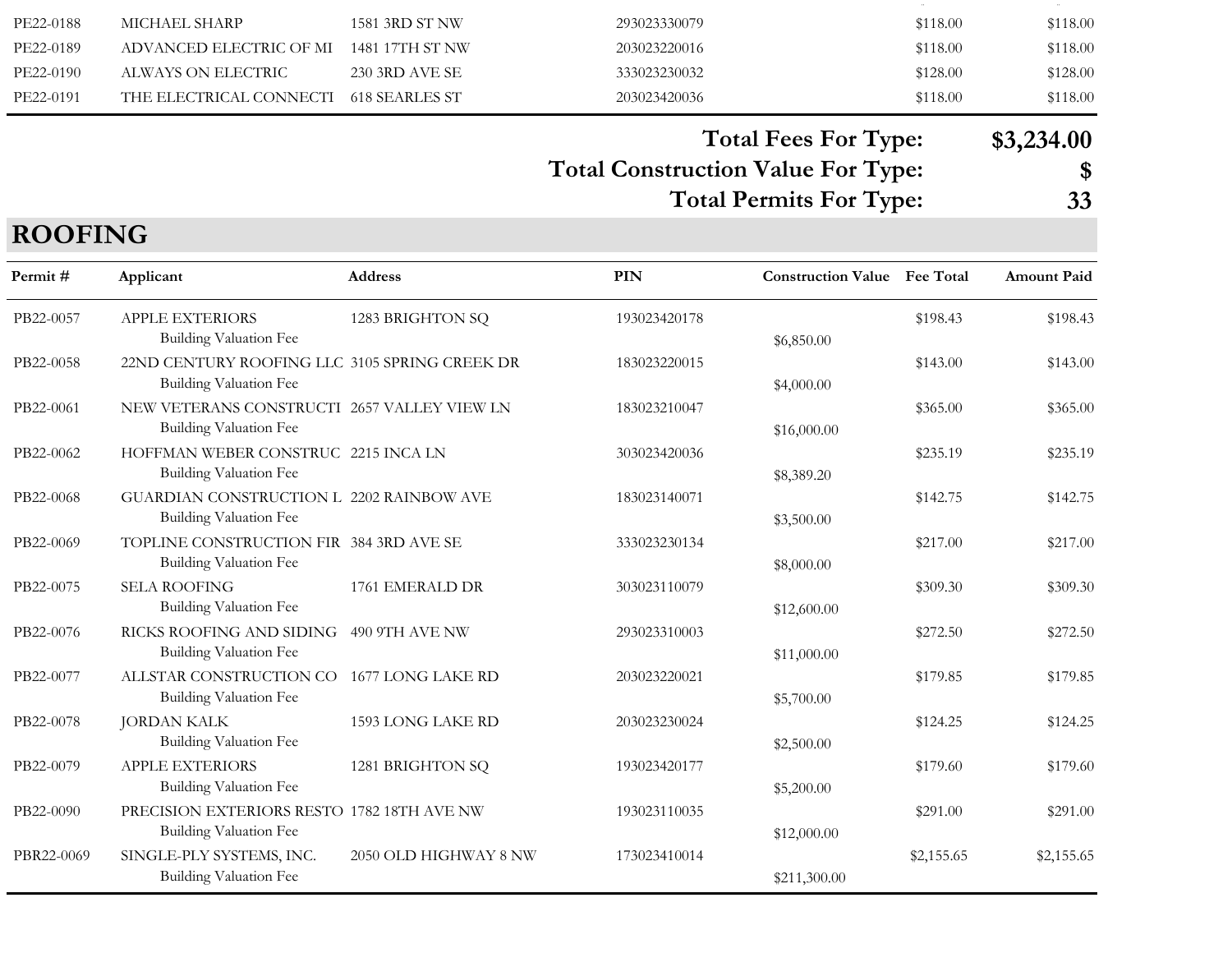### Total Construction Value For Type: \$307,039.20 Total Fees For Type: \$4,813.52 Total Permits For Type: 13

# ROOFING/SIDING

| Permit#   | Applicant                                                        | Address | PIN                                                                                            | <b>Construction Value</b> Fee Total |          | <b>Amount Paid</b>               |
|-----------|------------------------------------------------------------------|---------|------------------------------------------------------------------------------------------------|-------------------------------------|----------|----------------------------------|
| PB22-0064 | MILA COOPER AND SHAWN C 2335 SIOUX CT<br>Building Valuation Fee  |         | 303023420049                                                                                   | \$2,000.00                          | \$106.00 | \$106.00                         |
| PB22-0065 | NORTH STAR HANDYMAN AN 1501 17TH ST NW<br>Building Valuation Fee |         | 203023220015                                                                                   | \$7,000.00                          | \$198.50 | \$198.50                         |
|           |                                                                  |         | <b>Total Fees For Type:</b><br><b>Total Construction Value For Type:</b><br>$\pi$ in any $\pi$ |                                     |          | \$304.50<br>\$9,000.00<br>$\sim$ |

# Total Permits For Type: 2

| Permit #   | Applicant                   | Address                | PIN           | <b>Construction Value</b> Fee Total |        | <b>Amount Paid</b> |
|------------|-----------------------------|------------------------|---------------|-------------------------------------|--------|--------------------|
| PSA22-0033 | <b>CITY OF NEW BRIGHTON</b> | SA REVIEWS 2022        | 9999999999999 |                                     | \$0.00 | \$0.00             |
| PSA22-0034 | <b>CITY OF NEW BRIGHTON</b> | <b>SA REVIEWS 2022</b> | 9999999999999 |                                     | \$0.00 | \$0.00             |
| PSA22-0035 | <b>CITY OF NEW BRIGHTON</b> | SA REVIEWS 2022        | 9999999999999 |                                     | \$0.00 | \$0.00             |
| PSA22-0036 | <b>CITY OF NEW BRIGHTON</b> | SA REVIEWS 2022        | 9999999999999 |                                     | \$0.00 | \$0.00             |
| PSA22-0037 | <b>CITY OF NEW BRIGHTON</b> | SA REVIEWS 2022        | 9999999999999 |                                     | \$0.00 | \$0.00             |
| PSA22-0038 | <b>CITY OF NEW BRIGHTON</b> | SA REVIEWS 2022        | 9999999999999 |                                     | \$0.00 | \$0.00             |
| PSA22-0039 | <b>CITY OF NEW BRIGHTON</b> | SA REVIEWS 2022        | 9999999999999 |                                     | \$0.00 | \$0.00             |
| PSA22-0044 | <b>CITY OF NEW BRIGHTON</b> | SA REVIEWS 2022        | 9999999999999 |                                     | \$0.00 | \$0.00             |
| PSA22-0045 | <b>CITY OF NEW BRIGHTON</b> | SA REVIEWS 2022        | 9999999999999 |                                     | \$0.00 | \$0.00             |
| PSA22-0046 | <b>CITY OF NEW BRIGHTON</b> | SA REVIEWS 2022        | 9999999999999 |                                     | \$0.00 | \$0.00             |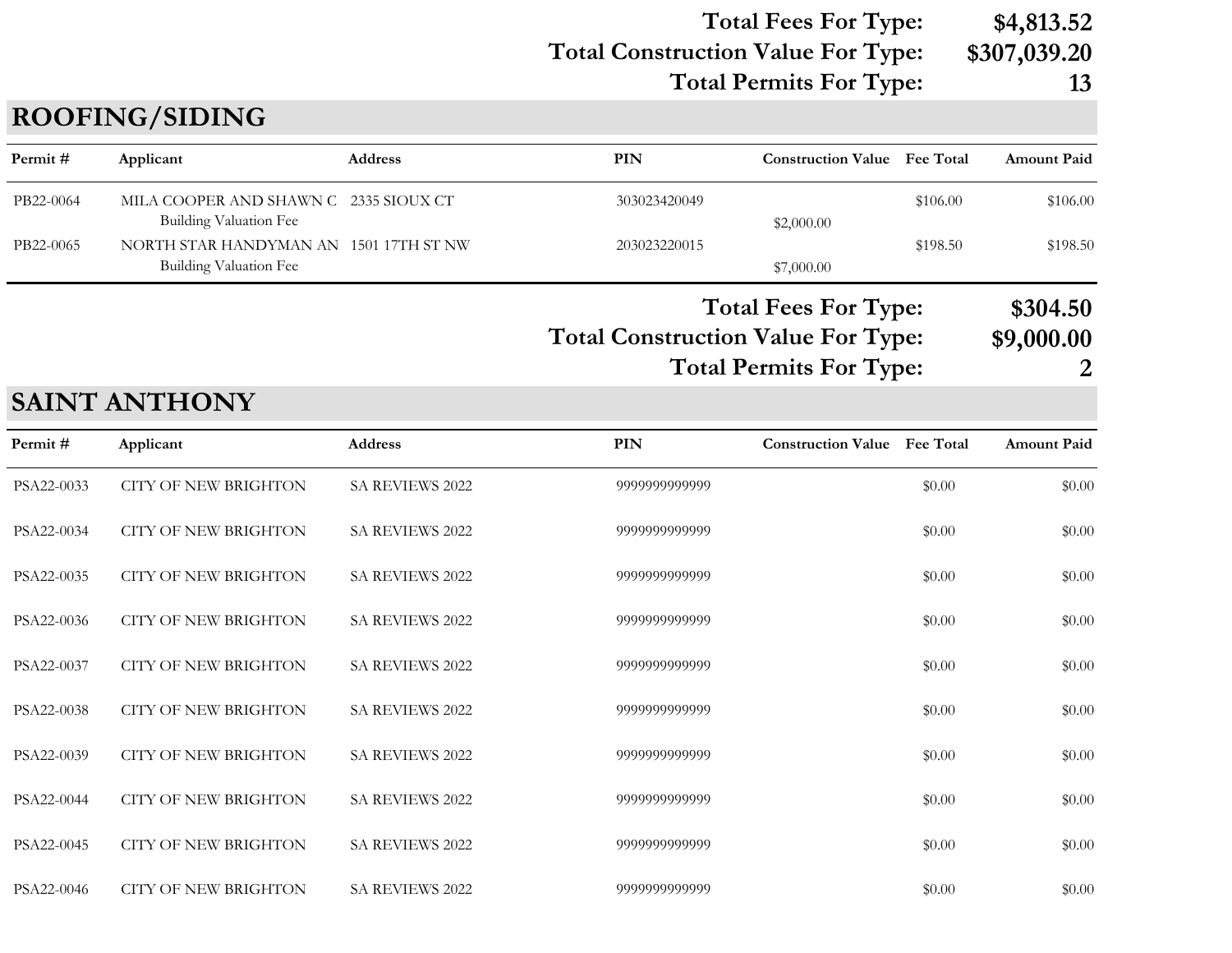|            |                                         |                  |                                           | <b>Total Fees For Type:</b>         |          | \$400.00           |
|------------|-----------------------------------------|------------------|-------------------------------------------|-------------------------------------|----------|--------------------|
| PSW22-0015 | <b>SITEWORX</b>                         | 941 3RD TER NW   | 293023310060                              |                                     | \$121.00 | \$121.00           |
| PSW22-0014 | HERO PLUMBING HEATING & 815 22ND AVE NW |                  | 303023120006                              |                                     | \$93.00  | \$93.00            |
| PSW22-0013 | <b>CHRISTOPHER LEONARD</b>              | 2040 TIOGA BLVD  | 303023420079                              |                                     | \$93.00  | \$93.00            |
| PSW22-0012 | NORTHLAND LINING INC                    | 1499 20TH AVE NW | 193023140077                              |                                     | \$93.00  | \$93.00            |
| Permit#    | Applicant                               | Address          | <b>PIN</b>                                | <b>Construction Value Fee Total</b> |          | <b>Amount Paid</b> |
|            | <b>SEWER/WATER</b>                      |                  |                                           |                                     |          |                    |
|            |                                         |                  |                                           | <b>Total Permits For Type:</b>      |          |                    |
|            |                                         |                  | <b>Total Construction Value For Type:</b> |                                     |          | \$                 |
|            |                                         |                  |                                           | <b>Total Fees For Type:</b>         |          | \$93.00            |
| PSW22-0011 | ROTO ROOTER                             | 2761 15TH ST NW  | 193023240042                              |                                     | \$93.00  | \$93.00            |
| Permit#    | Applicant                               | Address          | PIN                                       | <b>Construction Value Fee Total</b> |          | <b>Amount Paid</b> |
|            | <b>SEWER &amp; WATER</b>                |                  |                                           |                                     |          |                    |
|            |                                         |                  |                                           | <b>Total Permits For Type:</b>      |          | 16                 |
|            |                                         |                  | <b>Total Construction Value For Type:</b> |                                     |          | \$                 |
|            |                                         |                  |                                           | <b>Total Fees For Type:</b>         |          | \$0.00             |
| PSA22-0053 | <b>CITY OF NEW BRIGHTON</b>             | SA REVIEWS 2022  | 9999999999999                             |                                     | \$0.00   | \$0.00             |
| PSA22-0052 | <b>CITY OF NEW BRIGHTON</b>             | SA REVIEWS 2022  | 9999999999999                             |                                     | \$0.00   | \$0.00             |
| PSA22-0051 | <b>CITY OF NEW BRIGHTON</b>             | SA REVIEWS 2022  | 9999999999999                             |                                     | \$0.00   | \$0.00             |
| PSA22-0049 | <b>CITY OF NEW BRIGHTON</b>             | SA REVIEWS 2022  | 9999999999999                             |                                     | \$0.00   | \$0.00             |
| PSA22-0048 | <b>CITY OF NEW BRIGHTON</b>             | SA REVIEWS 2022  | 9999999999999                             |                                     | \$0.00   | \$0.00             |
| PSA22-0047 | <b>CITY OF NEW BRIGHTON</b>             | SA REVIEWS 2022  | 9999999999999                             |                                     | \$0.00   | \$0.00             |
|            |                                         |                  |                                           |                                     |          |                    |

Total Construction Value For Type: \$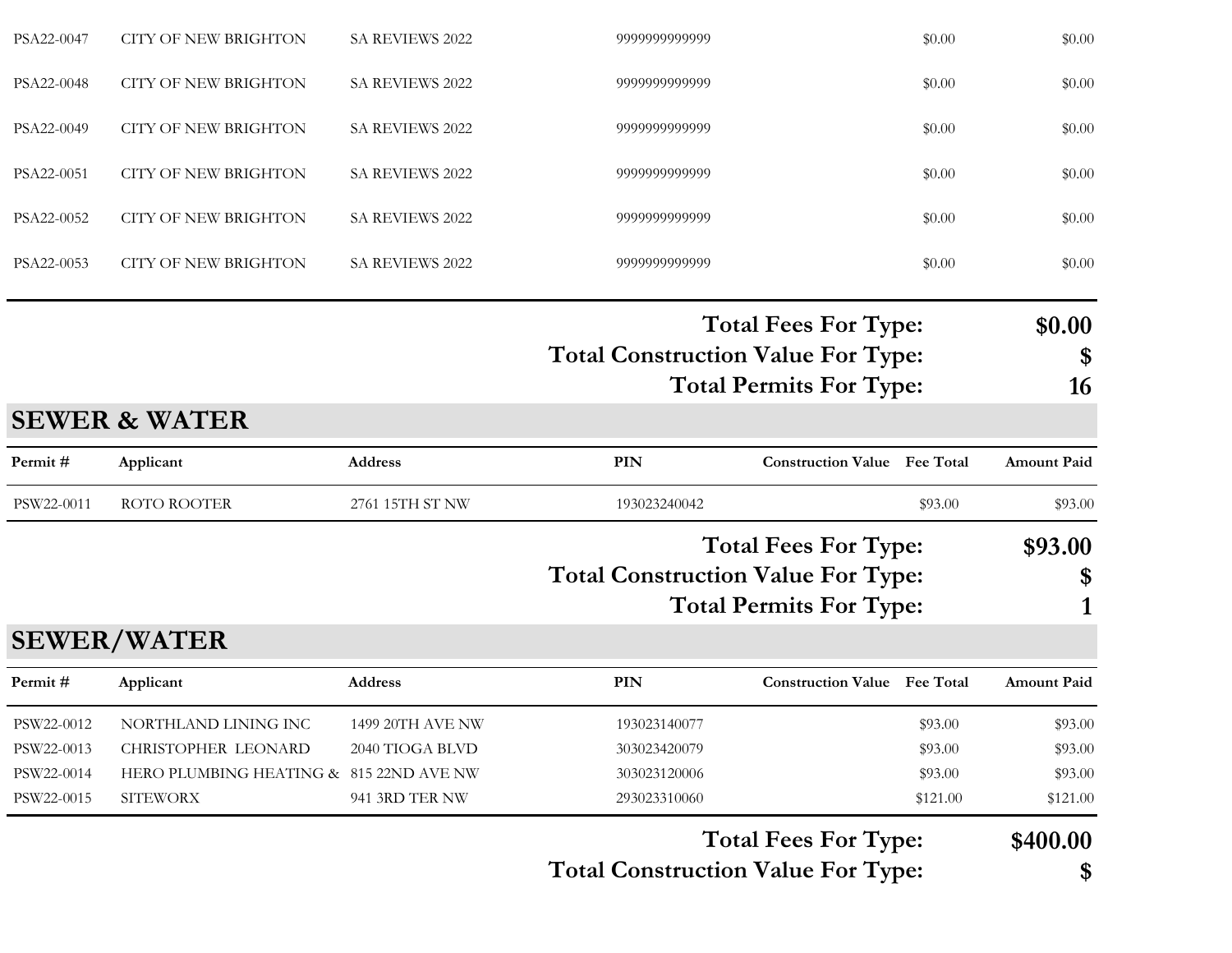# Total Permits For Type: 4

# SIDING

| Permit#      | Applicant                                                            | Address               | PIN                                       | <b>Construction Value Fee Total</b> |          | <b>Amount Paid</b> |
|--------------|----------------------------------------------------------------------|-----------------------|-------------------------------------------|-------------------------------------|----------|--------------------|
| PB22-0060    | MENSSEN CONTRACTING LLC 1712 DAISY CT<br>Building Valuation Fee      |                       | 183023140100                              | \$22,000.00                         | \$476.00 | \$476.00           |
| PB22-0085    | RICKS ROOFING AND SIDING 150 3RD AVE SE<br>Building Valuation Fee    |                       | 333023220043                              | \$15,000.00                         | \$346.50 | \$346.50           |
| PB22-0086    | <b>KLEVER LOJA NAULA</b><br>Building Valuation Fee                   | 2630 EASTMAN DR       | 183023210013                              | \$1,844.00                          | \$105.92 | \$105.92           |
| PB22-0092    | HOMETOWN RESTORATION M 1912 SERENDIPITY CT<br>Building Valuation Fee |                       | 183023330017                              | \$12,000.00                         | \$291.00 | \$291.00           |
|              |                                                                      |                       |                                           | <b>Total Fees For Type:</b>         |          | \$1,219.42         |
|              |                                                                      |                       | <b>Total Construction Value For Type:</b> |                                     |          | \$50,844.00        |
|              |                                                                      |                       |                                           | <b>Total Permits For Type:</b>      |          |                    |
| <b>SOLAR</b> |                                                                      |                       |                                           |                                     |          |                    |
| Permit#      | Applicant                                                            | Address               | <b>PIN</b>                                | <b>Construction Value Fee Total</b> |          | <b>Amount Paid</b> |
| PBR22-0059   | ALL ENERGY SOLAR                                                     | 530 ROLLS RD          | 323023320096                              |                                     | \$118.00 | \$118.00           |
| PE22-0152    | ALL ENERGY SOLAR                                                     | 530 ROLLS RD          | 323023320096                              |                                     | \$243.00 | \$243.00           |
|              |                                                                      |                       |                                           | <b>Total Fees For Type:</b>         |          | \$361.00           |
|              |                                                                      |                       | <b>Total Construction Value For Type:</b> |                                     |          | \$                 |
|              |                                                                      |                       |                                           | <b>Total Permits For Type:</b>      |          | 2                  |
|              | <b>WATER HEATER</b>                                                  |                       |                                           |                                     |          |                    |
| Permit#      | Applicant                                                            | <b>Address</b>        | <b>PIN</b>                                | <b>Construction Value</b> Fee Total |          | <b>Amount Paid</b> |
| PP22-0082    | METRO HEATING & COOLING 2955 COUNTY ROAD H W                         |                       | 183023220029                              |                                     | \$70.50  | \$70.50            |
| PP22-0083    | <b>ECOWATER</b>                                                      | 1954 16TH ST NW       | 193023110064                              |                                     | \$70.50  | \$70.50            |
| PP22-0084    | <b>ECOWATER</b>                                                      | 1954 16TH ST NW       | 193023110064                              |                                     | \$70.50  | \$70.50            |
| PP22-0085    | WATER HEATERS NOW INC                                                | <b>652 RIVIERA DR</b> | 323023330107                              |                                     | \$70.50  | \$70.50            |
| PP22-0087    | <b>CHAMPION PLUMBING</b>                                             | 3204 PECKS WOODS TURN | 193023330104                              |                                     | \$70.50  | \$70.50            |

PP22-0088 BWS PLUMBING, HEATING & A 2330 ERIN CT 183023130031 \$18.00 \$18.00 \$18.00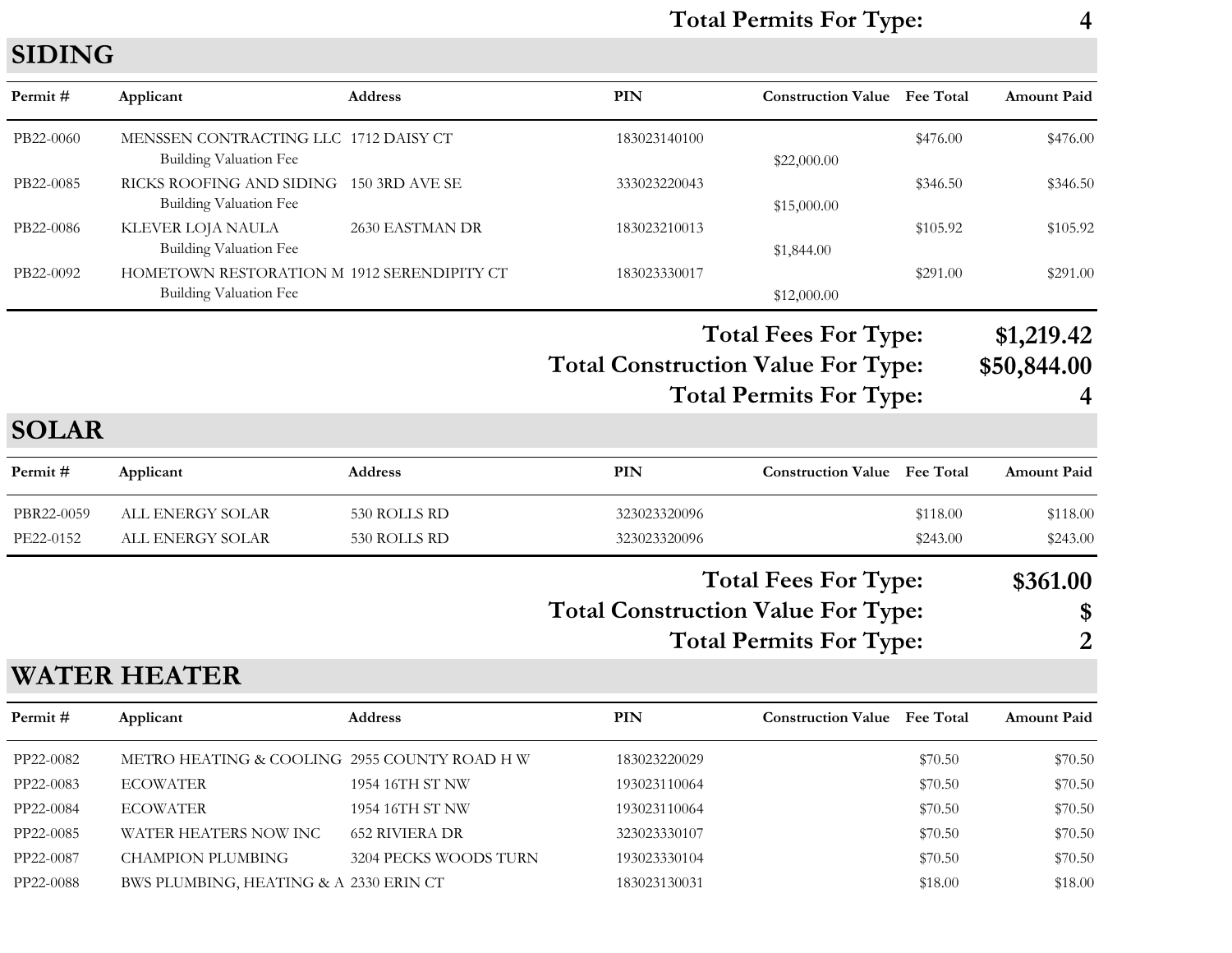| PP22-0092 | CHAMPION PLUMBING       | 1735 18TH AVE NW       | 193023110029 | \$70.50 | \$70.50 |
|-----------|-------------------------|------------------------|--------------|---------|---------|
| PP22-0093 | <b>ECOWATER</b>         | 1954 16TH ST NW        | 193023110064 | \$70.50 | \$70.50 |
| PP22-0096 | DEANS PROFESSIONAL PLUM | 1788 TIOGA BLVD        | 303023410067 | \$70.50 | \$70.50 |
| PP22-0097 | BRENT A SWANSON         | <b>197 32ND AVE NW</b> | 303023330014 | \$70.50 | \$70.50 |
| PP22-0098 | BRENT A SWANSON         | <b>197 32ND AVE NW</b> | 303023330014 | \$70.50 | \$70.50 |
| PP22-0100 | K B SERVICE             | 1933 INCA LN           | 303023410015 | \$70.50 | \$70.50 |
| PP22-0103 | <b>CENTERAIRE INC</b>   | 750 2ND AVE NW         | 293023110059 | \$70.50 | \$70.50 |
| PP22-0104 | <b>CENTERAIRE INC</b>   | 750 2ND AVE NW         | 293023110059 | \$70.50 | \$70.50 |
|           |                         |                        |              |         |         |

Total Construction Value For Type: \$ Total Fees For Type: \$934.50

Total Permits For Type: 14

# WINDOWS/DOORS

| Permit#   | Applicant                                                                    | <b>Address</b>      | PIN          | <b>Construction Value</b> | <b>Fee Total</b> | <b>Amount Paid</b> |
|-----------|------------------------------------------------------------------------------|---------------------|--------------|---------------------------|------------------|--------------------|
| PB22-0049 | PELLA NORTHLAND<br><b>Building Valuation Fee</b>                             | 2880 MISSISSIPPI ST | 183023240018 | \$6,646.00                | \$198.32         | \$198.32           |
| PB22-0063 | MILA COOPER AND SHAWN C<br><b>Building Valuation Fee</b>                     | -2335 SIOUX CT      | 303023420049 | \$1,500.00                | \$105.75         | \$105.75           |
| PB22-0066 | NORTH STAR HANDYMAN AN 1501 17TH ST NW<br><b>Building Valuation Fee</b>      |                     | 203023220015 | \$7,000.00                | \$198.50         | \$198.50           |
| PB22-0070 | SCHERER BROTHERS LUMBER 1811 LONG LAKE RD<br><b>Building Valuation Fee</b>   |                     | 183023440078 | \$15,682.00               | \$364.84         | \$364.84           |
| PB22-0071 | RENEWAL BY ANDERSEN LLC 600 RIVIERA DR<br>Building Valuation Fee             |                     | 323023320034 | \$11,843.00               | \$290.92         | \$290.92           |
| PB22-0072 | RENEWAL BY ANDERSEN LLC 2175 LAKEBROOK DR<br>Building Valuation Fee          |                     | 173023320010 | \$6,000.00                | \$180.00         | \$180.00           |
| PB22-0073 | RENEWAL BY ANDERSEN LLC 785 OLD HWY 8 NW<br>Building Valuation Fee           |                     | 293023110108 | \$30,000.00               | \$582.50         | \$582.50           |
| PB22-0074 | RENEWAL BY ANDERSEN LLC 1230 PECKS WOODS DR<br><b>Building Valuation Fee</b> |                     | 193023330126 | \$35,000.00               | \$647.50         | \$647.50           |
| PB22-0080 | HOME DEPOT USA INC<br><b>Building Valuation Fee</b>                          | 1491 18TH AVE NW    | 193023140106 | \$5,685.00                | \$179.84         | \$179.84           |
| PB22-0081 | HOME DEPOT USA INC<br><b>Building Valuation Fee</b>                          | 1573 29TH AVE NW    | 193023240025 | \$17,127.00               | \$401.56         | \$401.56           |
| PB22-0082 | PELLA NORTHLAND<br><b>Building Valuation Fee</b>                             | 793 TORCHWOOD DR    | 303023220039 | \$12,000.00               | \$291.00         | \$291.00           |